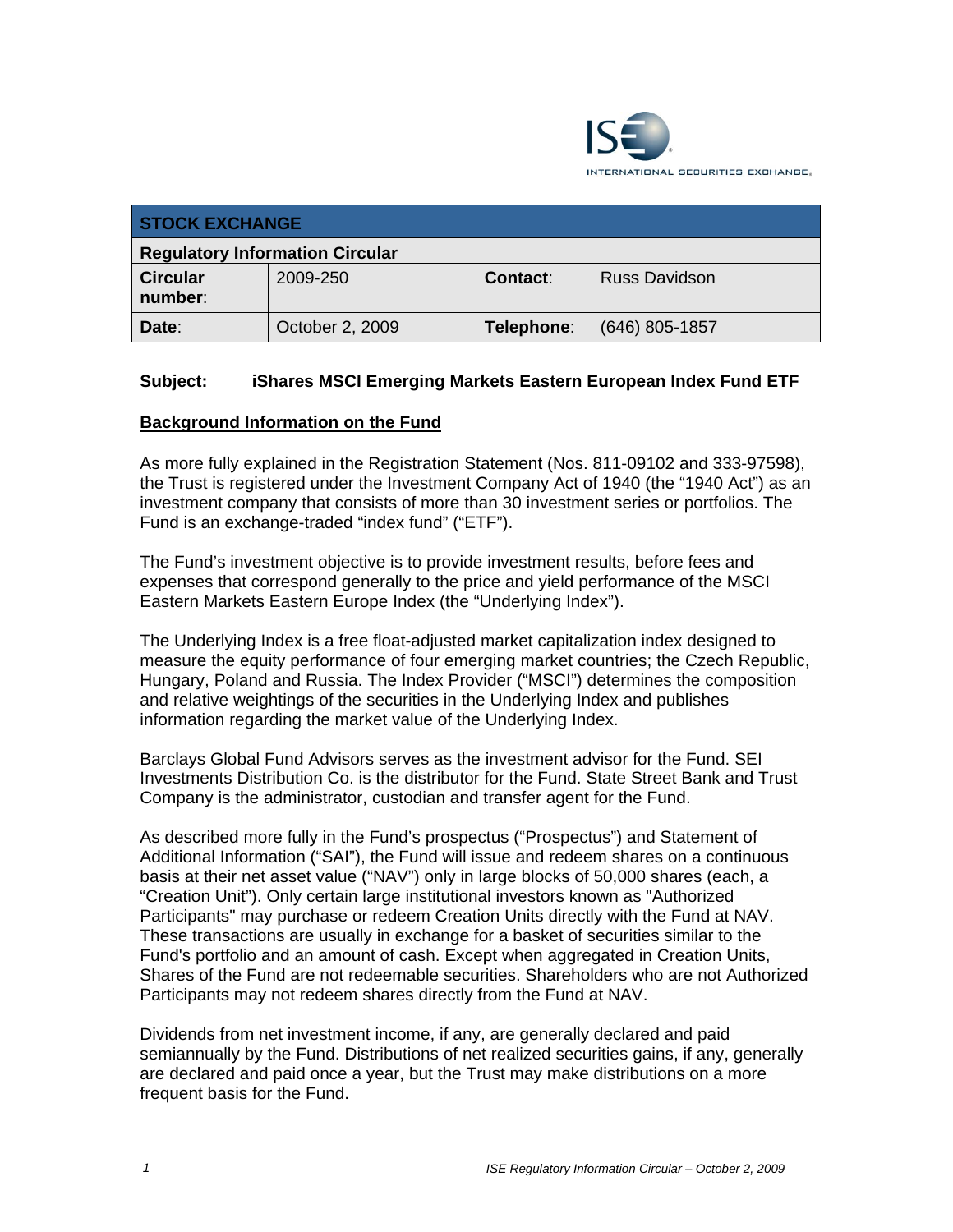The Depository Trust Company ("DTC") will serve as securities depository for the Shares, which may be held only in book-entry form; stock certificates will not be issued. DTC, or its nominee, is the record or registered owner of all outstanding Shares.

The NAV for the Funds will be calculated and disseminated daily after 4:00 pm ET each trading day. The NAV of the Fund is calculated by dividing the value of the net assets of the Fund (i.e., the value of its total assets less total liabilities) by the total number of outstanding shares of the Fund, generally rounded to the nearest cent. NAV will be available from the Distributor and is also available to National Securities Clearing Corporation ("NSCC") participants through data made available from NSCC.

The Trust's registration statement describes the various fees and expenses for the Fund's Shares. For a more complete description of the Fund and the underlying index, visit www.ishares.com.

## **Principal Risks**

Interested persons are referred to the Prospectus for a description of risks associated with an investment in the Fund. These risks include foreign markets risk, emerging market risk, and the risk that the Fund's return may not match the return of its index for a number of reasons including the incursion by the Fund of operating expenses and costs not applicable to its index. In addition, as noted in the Prospectus, the Shares may trade at market prices that may differ from their NAV. The NAV of the Shares will fluctuate with changes in the market value of the Fund's holdings. The market prices of the Shares will fluctuate in accordance with changes in NAV as well as the supply and demand for the Shares.

The Fund's prospectus describing correlation, leverage and other risks is available at www.ishares.com.

#### **Exchange Rules Applicable to Trading in the Shares**

The Shares are considered equity securities, thus rendering trading in the Shares subject to the Exchange's existing rules governing the trading of equity securities.

#### **Trading Hours**

Trading in the Shares on ISE is on a UTP basis and is subject to ISE equity trading rules. The Shares will trade from 8:00 a.m. until 8:00 p.m. Eastern Time. Equity Electronic Assess Members ("Equity EAMs") trading the Shares during the Extended Market Sessions are exposed to the risk of the lack of the calculation or dissemination of underlying index value or intraday indicative value ("IIV"). For certain derivative securities products, an updated underlying index value or IIV may not be calculated or publicly disseminated in the Extended Market hours. Since the underlying index value and IIV are not calculated or widely disseminated during Extended Market hours, an investor who is unable to calculate implied values for certain derivative securities products during Extended Market hours may be at a disadvantage to market professionals.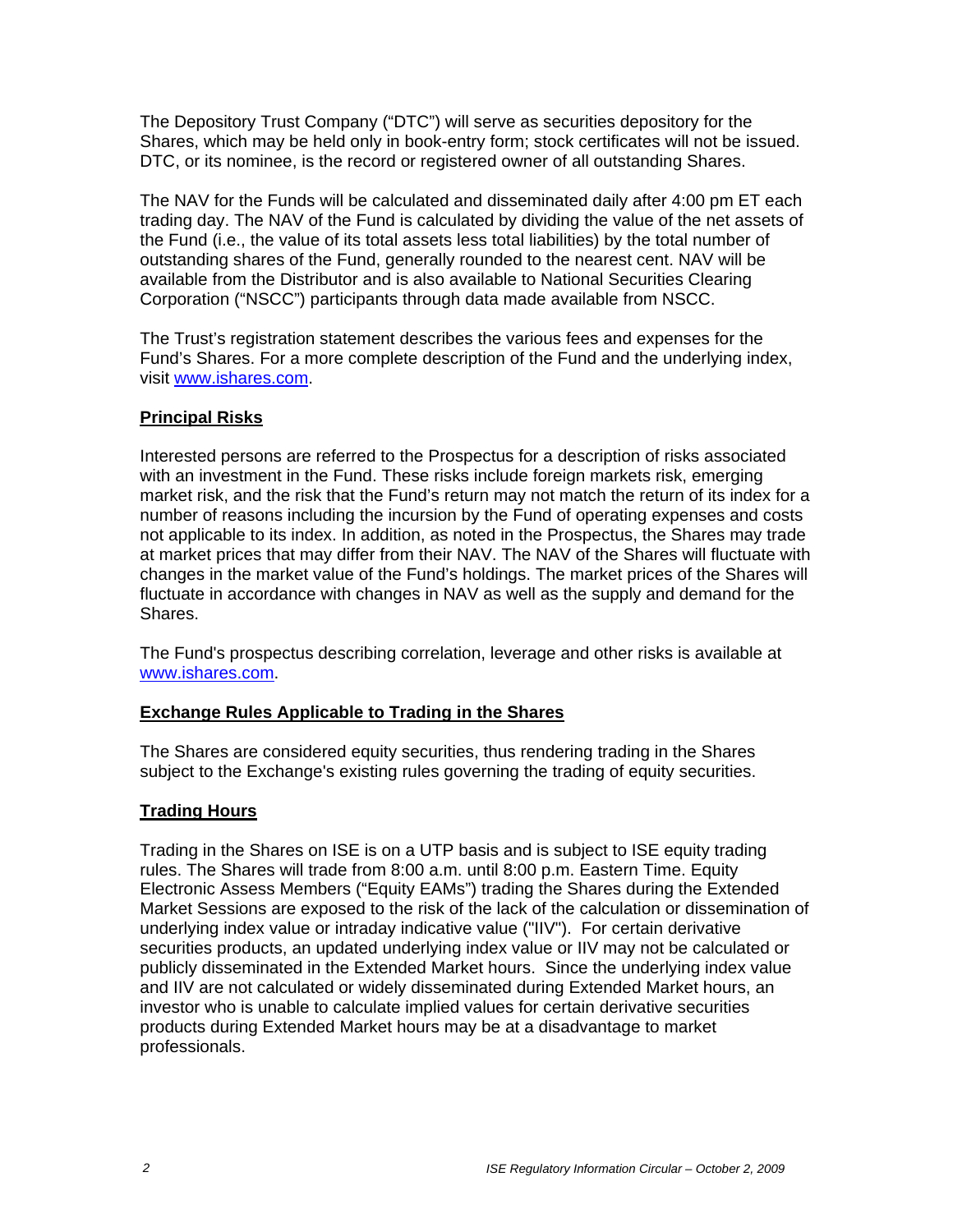## **Trading Halts**

ISE will halt trading in the Shares in accordance with ISE Rule 2101(a)(2)(iii). The grounds for a halt under this Rule include a halt by the primary market because it stops trading the Shares and/or a halt because dissemination of the IIV or applicable currency spot price has ceased, or a halt for other regulatory reasons. In addition, ISE will stop trading the Shares if the primary market de-lists the Shares.

#### **Delivery of a Prospectus**

Pursuant to federal securities laws, investors purchasing Shares must receive a prospectus prior to or concurrently with the confirmation of a transaction. Investors purchasing Shares directly from the Fund (by delivery of the Deposit Amount) must also receive a prospectus.

Prospectuses may be obtained through the Distributor or on the Fund's website. The Prospectus does not contain all of the information set forth in the registration statement (including the exhibits to the registration statement), parts of which have been omitted in accordance with the rules and regulations of the SEC. For further information about the Fund, please refer to the Trust's registration statement.

#### **Exemptive, Interpretive and No-Action Relief Under Federal Securities Regulations**

The Commission has issued letters dated October 24, 2006, November 21, 2005 and August 17, 2001 (together, the "No- Action Letters") granting exemptive, interpretive and no-action relief from certain provisions of and rules under the Securities Exchange Act of 1934 for exchange-traded funds listed and traded on a registered national securities exchange that meet certain criteria.

#### **Regulation M Exemptions**

Generally, Rules 101 and 102 of Regulation M prohibit any "distribution participant" and its "affiliated purchasers" from bidding for, purchasing, or attempting to induce any person to bid for or purchase any security which is the subject of a distribution until after the applicable restricted period, except as specifically permitted in Regulation M. The provisions of the Rules apply to underwriters, prospective underwriters, brokers, dealers, and other persons who have agreed to participate or are participating in a distribution of securities.

The Commission issued a No-Action Letter by which persons participating in a distribution of shares of a fund may engage in secondary market transactions in such shares during their participation in such a distribution, despite the requirements of from Rule 101 under Regulation M. In addition, the SEC has permitted persons who may be deemed to be participating in the distribution of shares of a fund (i) to purchase securities for the purpose of purchasing creation unit aggregations of fund shares and (ii) to tender securities for redemption in Creation Unit Aggregations. Further, the Commission has clarified that the tender of fund shares to the Fund for redemption does not constitute a bid for or purchase of any of the Funds' securities during the restricted period of Rule 101. The Commission has issued a No-Action Letter to paragraph (e) of Rule 102 under Regulation M which allow the redemption of fund shares in creation unit aggregations during the continuous offering of shares.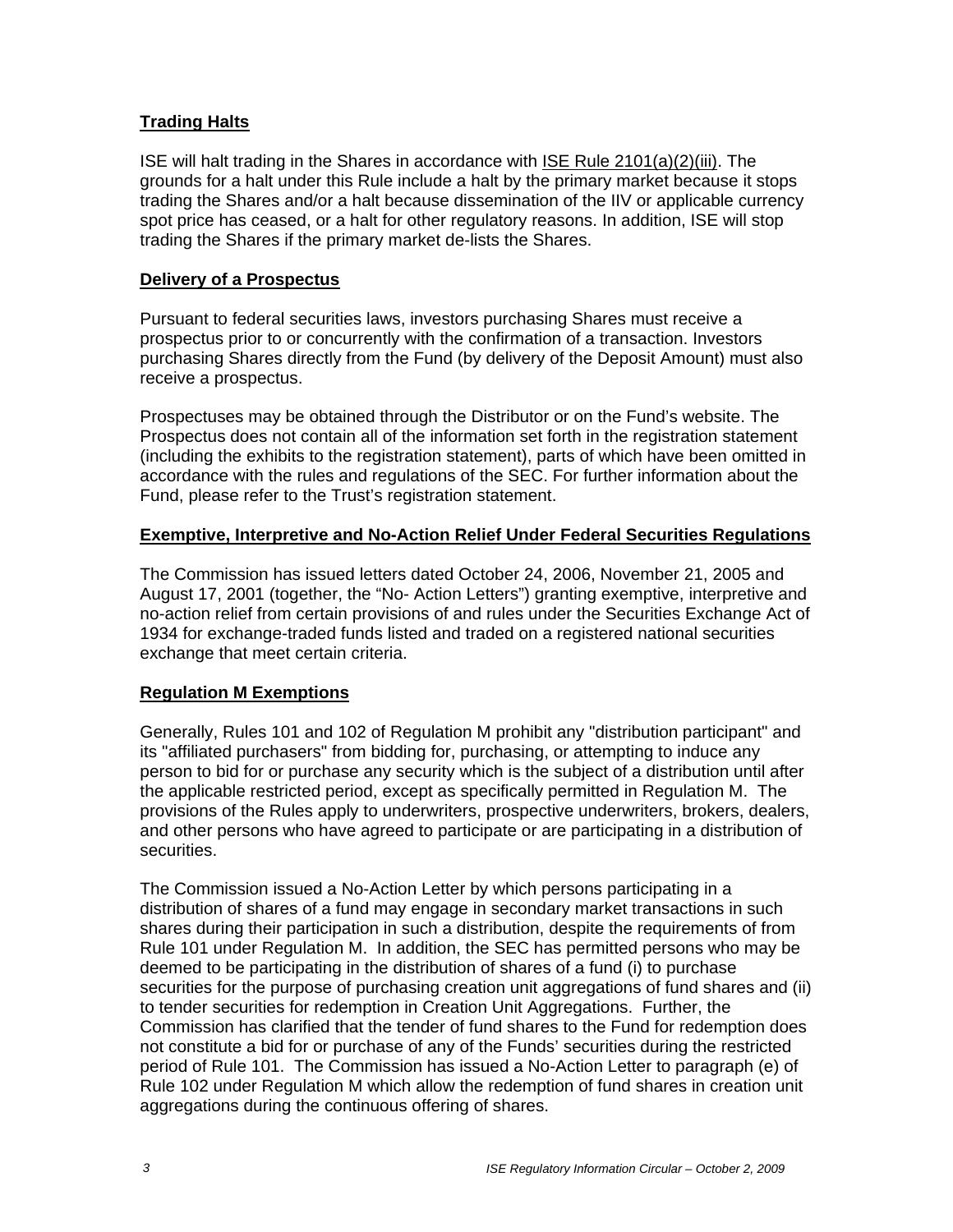### **Customer Confirmations for Creation or Redemption of Fund Shares (SEC Rule 10b-10)**

Broker–dealers who handle purchases or redemptions of Fund shares in Creation Units for customers will be permitted to provide such customers with a statement of the number of Creation Unit Aggregations created or redeemed without providing a statement of the identity, number and price of shares of the individual securities tendered to the Fund for purposes of purchasing creation unit aggregations ("Deposit Securities") or the identity, number and price of shares to be delivered by the Trust to the redeeming holder ("Redemption Securities"). The composition of the securities required to be tendered to the Fund for creation purposes and of the securities to be delivered on redemption will be disseminated each business day and will be applicable to requests for creations or redemption, as the case may be, on that day. This exemptive relief under Rule 10b-10 with respect to creations and redemptions is subject to the following conditions:

- 1) Confirmations to customers engaging in creations or redemptions must state that all information required by Rule 10b-10 will be provided upon request;
- 2) Any such request by a customer for information required by Rule 10b-10 will be filed in a timely manner, in accordance with Rule 10b-10(c);
- 3) Except for the identity, number and price of shares of the component securities of the Deposit Securities and Redemption Securities, as described above, confirmations to customers must disclose all other information required by Rule 10b-10(a).

## **SEC Rule 14e-5**

The Commission has permitted any person acting as a dealer-manager of a tender offer for a component security of fund (1) to redeem fund shares in creation unit aggregations from the issuer that may include a security subject to such tender offer and (2) to purchase fund shares during such tender offer. In addition, a No-Action has been issued under Rule 14e-5 states that if a broker-dealer acting as a dealer-manager of a tender offer for a security of the Fund purchases or arranges to purchase such securities in the secondary market for the purpose of tendering such securities to purchase one or more creation unit aggregations of shares, it must be made in conformance with the following:

- i. such bids or purchases are effected in the ordinary course of business, in connection with a basket of 20 or more securities in which any security that is the subject of a distribution, or any reference security, does not comprise more than 5% of the value of the basket purchased; or
- ii. purchases are effected as adjustments to such basket in the ordinary course of business as a result of a change in the composition of the underlying index; and
- iii. such bids or purchases are not effected for the purpose of facilitating such tender offer.

## **Section 11(d)(1); SEC Rules 11d1-1 and 11d1-2**

Section 11(d)(1) of the Act generally prohibits a person who is both a broker and a dealer from effecting any transaction in which the broker-dealer extends credit to a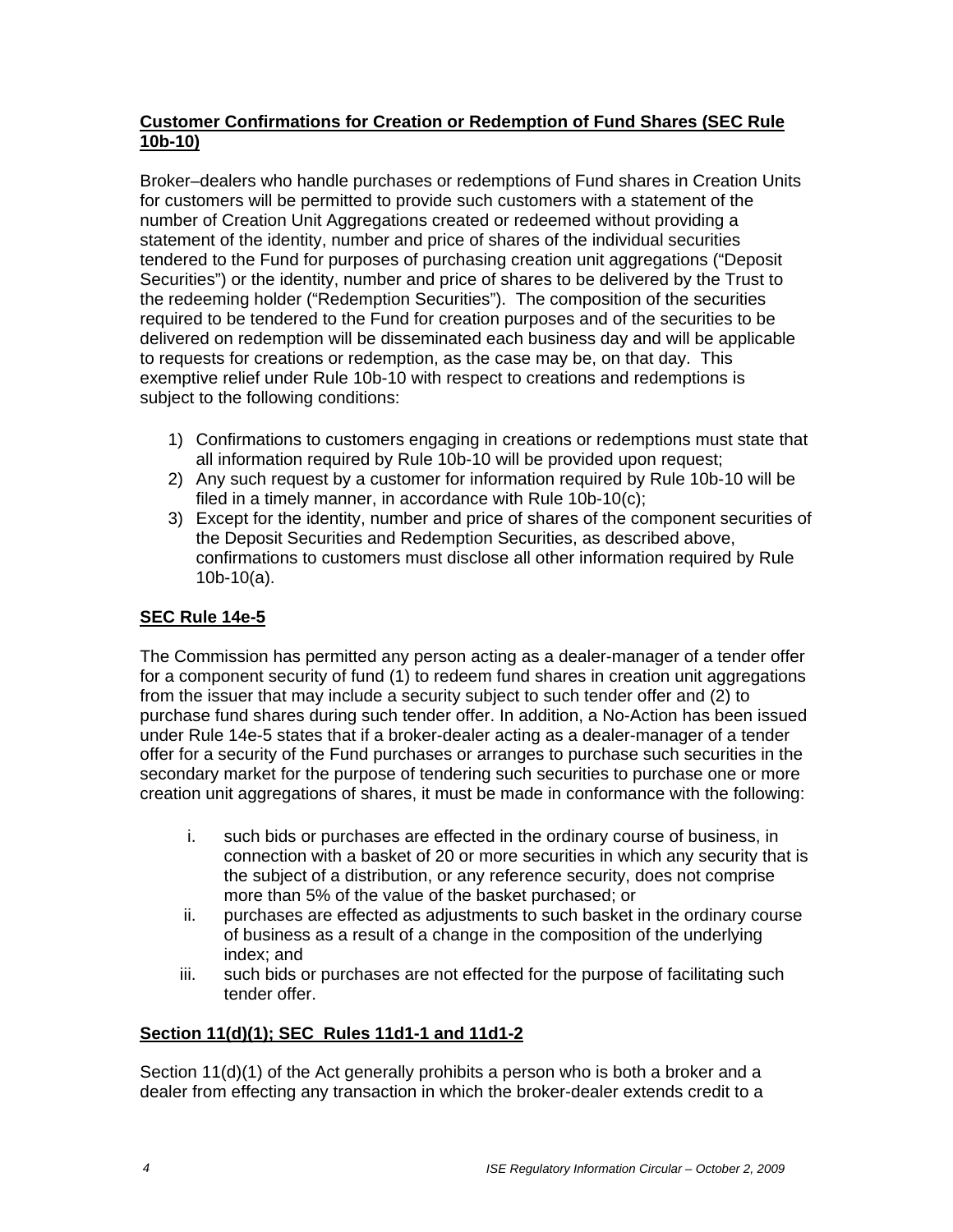customer on any security which was part of a new issue in the distribution of which he participated as a member of a selling syndicate or group within thirty days prior to such transaction. The Commission has clarified that Section 11(d)(1) does not apply to broker-dealers that are not authorized participants (and, therefore, do not create creation unit aggregations) that engage in both proprietary and customer transactions in shares of a fund in the secondary market, and for broker-dealer authorized participants that engage in creations of creation unit aggregations. This relief is subject to specific conditions, including the condition that such broker-dealer (whether or not an authorized participant) does not, directly or indirectly, receive from the fund complex any payment, compensation or other economic incentive to promote or sell the shares of a fund to persons outside the fund complex, other than non-cash compensation permitted under NASD Rule 2830 (I)(5)(A), (B) or (C). See letter dated November 22, 2005 from Brian A Bussey, Assistant Chief Counsel, SEC Division of Market Regulation, to Barclays Global Investors, N.A., dated November 22, 2005. The Commission has issued a No-Action Letter under Section 11(d)(1) of the Act states that broker-dealers may treat shares of a fund, for purposes of Rule 11d1-2, as "securities issued by a registered open-end investment company as defined in the Investment Company Act" and thereby extend credit or maintain or arrange for the extension or maintenance of credit on shares that have been owned by the persons to whom credit is provided for more than 30 days, in reliance on the exemption contained in the rule.

#### **SEC Rule 15c1-5 and 15c1-6**

The SEC has taken a no-action position with respect to Rule15c1-5 and Rule15c1-6 as to the required disclosure of control by a broker or dealer with respect to creations and redemptions of Fund shares and secondary market transactions therein.

**This Regulatory Information Circular is not a statutory Prospectus. Equity EAMs should consult the Trust's Registration Statement, SAI, Prospectus and the Fund's website for relevant information.**